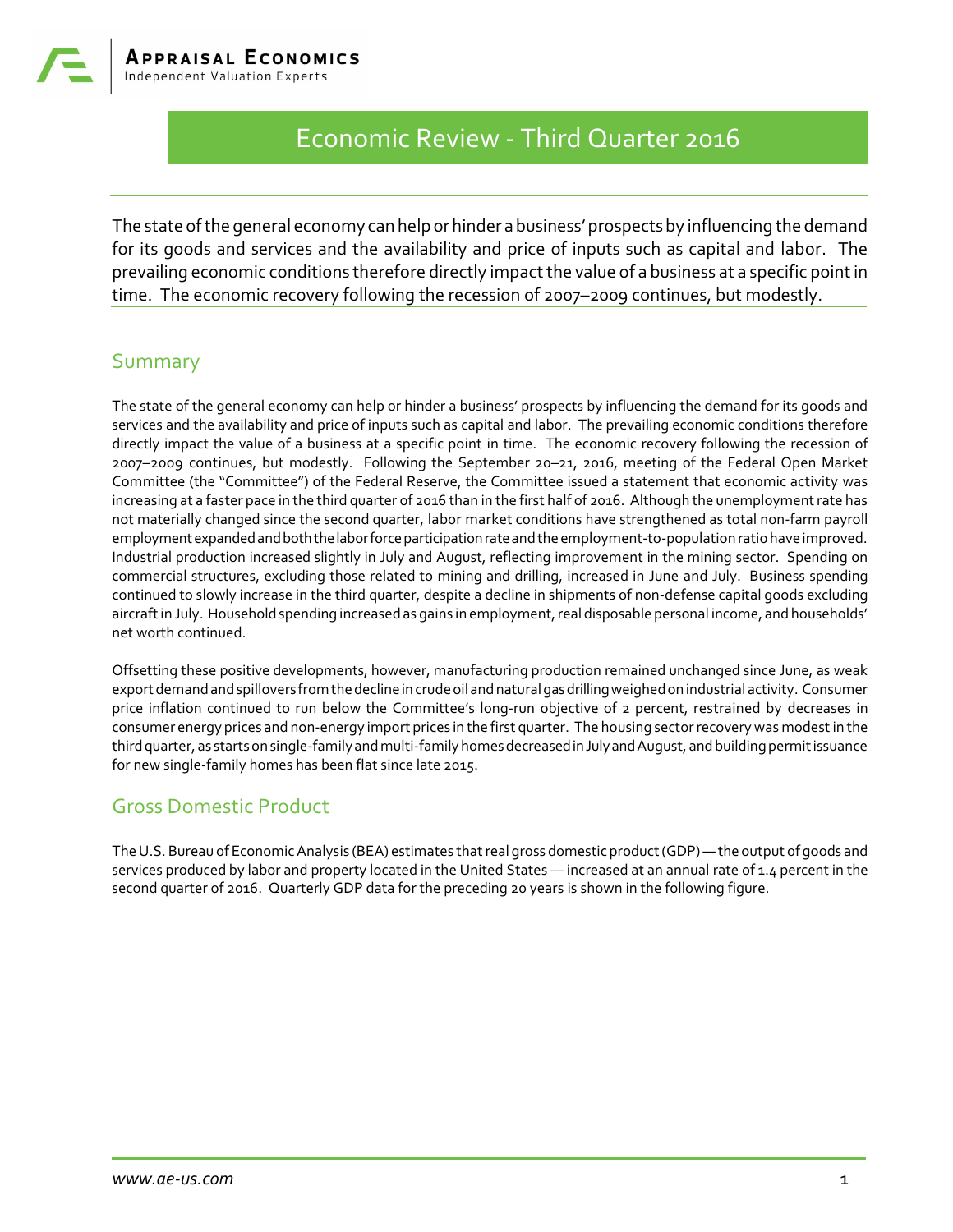

**QUARTERLY U.S. GDP GROWTH** Seasonally Adjusted Annualized Rates; Shaded Bar Indicates Recession

*Sources:* U.S. Bureau of Economic Analysis and National Bureau of Economic Research. GDP percent change is based on chained 2009 dollars.

## Employment

Employment conditions in the United States have been improving. In the 25 consecutive months from February 2008 to February 2010, 8.7 million non-farm jobs (net) were lost. In the 79 consecutive months from March 2010 to September 2016, 15.0 million non-farm jobs (net) were created.<sup>1</sup> The unemployment rate peaked at 10.0 percent in October 2009 and reached a low of 4.7 percent in May 2016, the lowest unemployment rate since November 2007.<sup>2</sup> The unemployment rate was 5.0 percent as of September 2016. This statistic, however, omits discouraged workers who have left the workforce and part-time workers who would prefer full-time work. A more expansive measure of labor underutilization was a still-elevated 9.7 percent as of September 2016.<sup>3</sup> Underemployment restrains economic growth as consumers are unable or hesitant to spend. The past 20 years of employment data are presented in the following figure.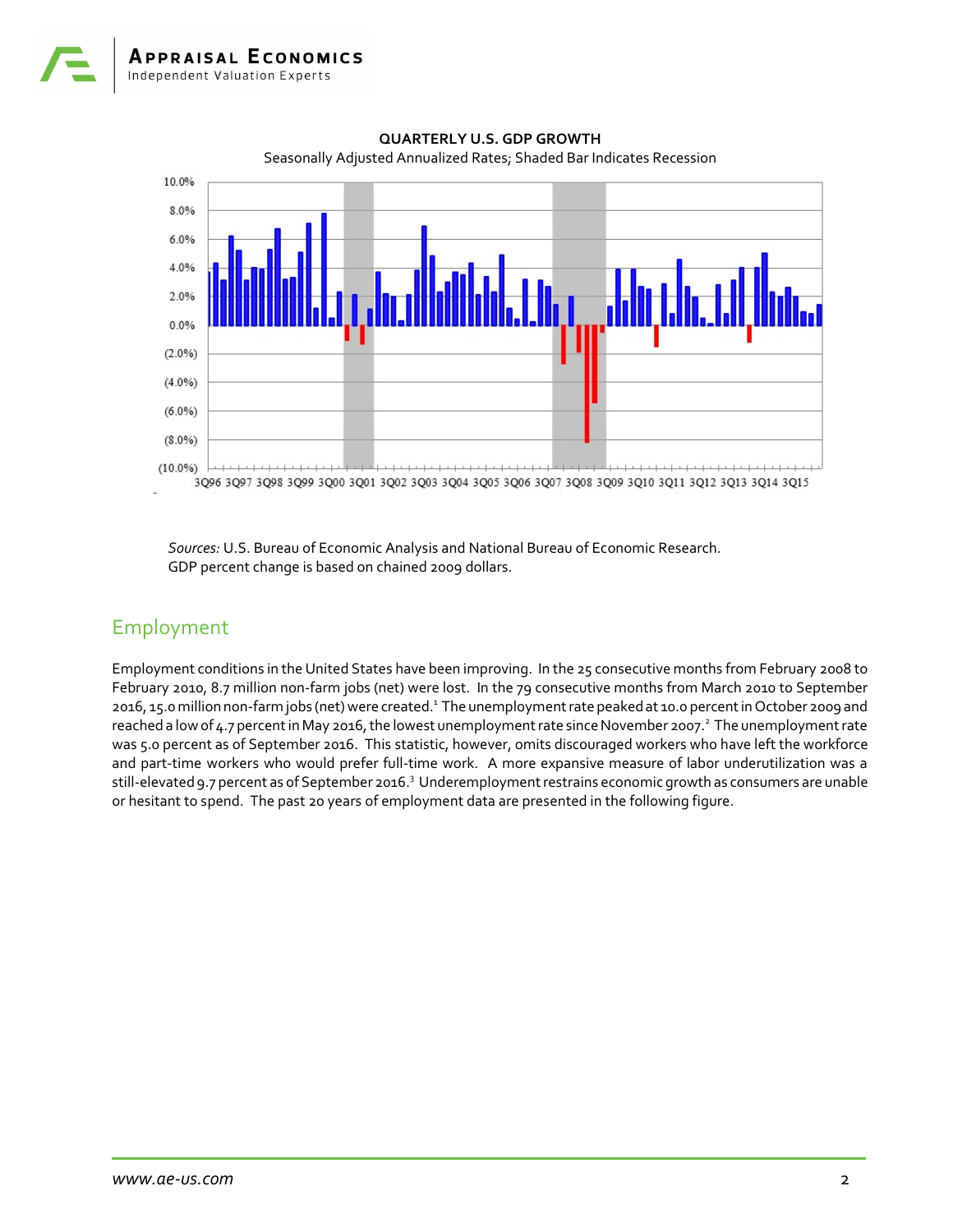

*Sources:* Department of Labor, Bureau of Labor Statistics, and National Bureau of Economic Research. Data represents non-farm payrolls.

### Interest Rates

The Committee meets periodically to assess economic conditions and determine appropriate policies to fulfill its dual mandate of fostering maximum employment and price stability. At its September 20–21, 2016, meeting, the Committee considered the outlook for economic activity, the labor market, and inflation. The Committee weighed the uncertainties associated with the outlook and maintained the range for the federal funds rate at 0.25-to-0.50 percent. In determining the timing and magnitude of future adjustments to the target range, the Committee will assess realized and expected economic conditions relative to its objective of maximum employment and 2 percent inflation. The Committee is continuing its policy of reinvesting proceeds from maturing bonds.

United States financial markets were supportive of economic growth and employment in the third quarter of 2016. Corporate bond spreads narrowed to historical norms and 30-year mortgage rates declined slightly. The Treasury yield curve flattened (shorter-term yields increased more than longer-term yields), as investors sold short-term bills in anticipation of an increase in the federal funds rate. The issuance of commercial and industrial loans declined in the third quarter, but corporate bond issuance was robust. Financing for consumers remained accommodative, as consumer loan balances expanded. There was continued growth in the issuance of commercial real estate loans, although market conditions for residential mortgages remain constrained for borrowers with low credit scores. Mortgage refinancing activity was high in August, reflecting low mortgage rates in June and July. The past 20 years of historical interest rate data are shown in the following figure.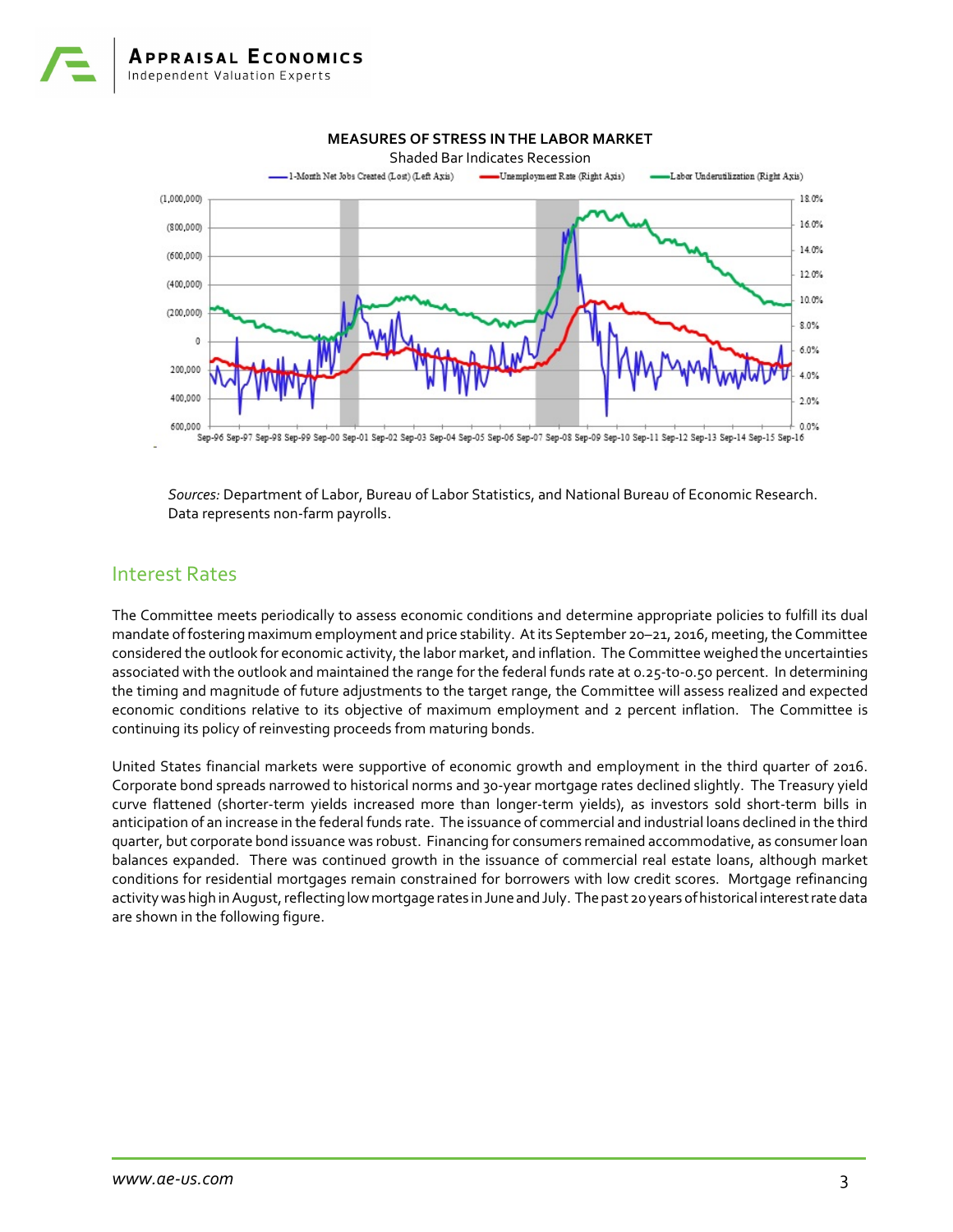

*Source:* Federal Reserve Statistical Release H.15 (519) Selected Interest Rates.

## Current Events

Stocks increased in the third quarter, with gains early in the quarter on favorable economic data, including payroll reports, consumer confidence readings, retail sales, and housing starts and permits. However, markets dropped towards the end of the quarter, as fears over an interest rate hike at the September 20–21, 2016, meeting unnerved investors, and economic data for the second half of the quarter was modest. All of the major stock market benchmarks recorded gains in the third quarter; the technology-focused NASDAQ Composite Index and Russell 2000 Index grew by more than 9 percent, while the S&P 500 Index rose less as certain sectors underperformed. The information technology sector gained nearly 13 percent in the third quarter, while higher dividend-yielding sectors, including telecommunications and utilities fell nearly 6 percent as expectations grew for competition from higher bond yields. Total returns for U.S. stock indices during the third quarter of 2016 are shown in the following figure.

### **TOTAL RETURNS OF MAJOR U.S. STOCK INDICES**

|                              | <b>Third</b>    | Year       |
|------------------------------|-----------------|------------|
| Index                        | Quarter<br>2016 | To<br>Date |
| S&P 500                      | 3.85%           | 7.84%      |
| Dow Jones Industrial Average | 2.78%           | 7.21%      |
| NASDAQ Composite (1)         | 9.69%           | 6.08%      |
| S&P MidCap 400               | 4.14%           | 12.40%     |
| Russell 2000                 | 9.05%           | 11.46%     |

*Note:* (1) Return represents principal only.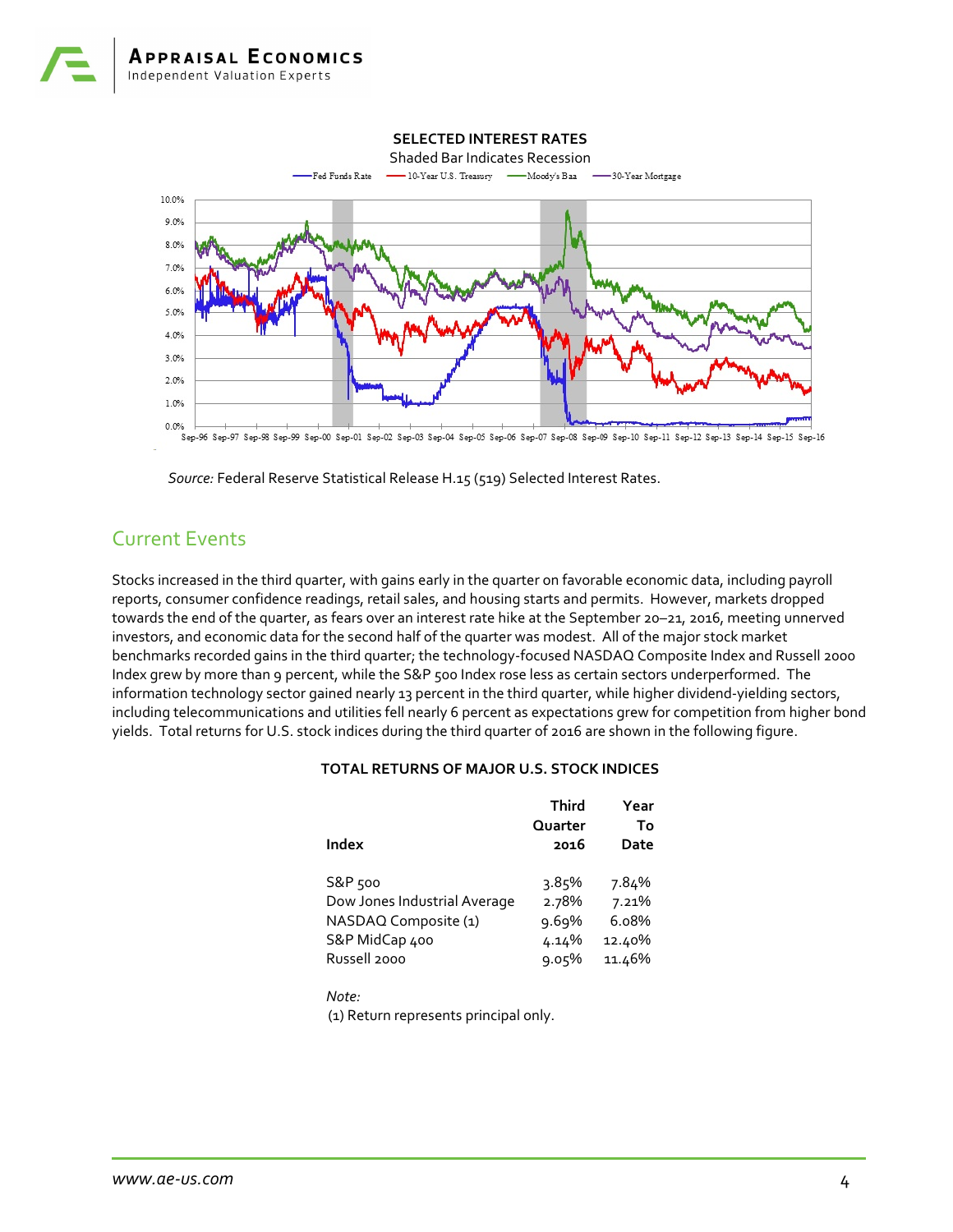Initial public offering (IPO) activity continued to improve in the third quarter of 2016 with 33 offerings raising \$6.1 billion, on par with activity in the third quarter of 2015 (34 offerings raising \$5.1 billion) and the median quarterly level of the past decade (32 offerings raising \$6.2 billion). The third quarter had the largest IPO of 2016, Japanese messaging app LINE, which raised \$1.1 billion and experienced a re-emergence of technology IPOs with 10 offerings (compared to 4 IPOs in the second quarter of 2016 and 1 IPO in the third quarter of 2015). Healthcare IPOs remained the most active sector for IPOs with 11 offerings, while there were 6 offerings from the financial sector, 3 offerings from the consumer sector, and 1 offering each from the materials, energy, and capital goods sectors. Although several private-equity-backed and venture capital-backed companies continue to wait for more favorable public market valuations, the third quarter included 10 private-equity-backed offerings and 13 venture capital-backed offerings. Nevertheless, private equity and venture capital activity still remains below historical levels. Activity for the IPO market for the remainder of 2016 is expected to be tied to certain key events, including the U.S. presidential election, the holiday slowdown, and a potential interest rate increase.

Puerto Rico continues to struggle with its ongoing debt crisis, owing more than \$70 billion of debt to various debtholders. As a commonwealth of the United States, Puerto Rico is unable to file for Chapter 9, Title 11 bankruptcy under the United States Bankruptcy Code, which is available exclusively to U.S. municipalities, to restructure its debts. Puerto Rico is instead seeking significant concessions from its creditors, which could include deferring some debt payments for as long as five years. The Puerto Rican government signed an emergency moratorium bill in April 2016 that allows it to halt payments on debt owed by the Government Development Bank. On May 2, 2016, Puerto Rico defaulted on \$399 million of a \$422 million debt payment, paying only \$23 million of interest payments. On June 30, 2016, President Obama signed into law a bill that would help Puerto Rico restructure its debt. The bill, named the Puerto Rico Oversight, Management, and Economic Stability Act (PROMESA), is intended to help address the country's financial problems by providing access to a bankruptcy-like debt restructuring process and creating a seven-member fiscal control board with complete autonomy to control Puerto Rico's budget, laws, financial plans, and regulations. On July 1, 2016, Puerto Rico defaulted on \$800 million of general obligation bonds. On August 31, 2016, President Obama named the seven-member board, which met for the first time on September 30, 2016, and appointed Jose Carrion III as chairman. As of September 30, 2016, the economic impact of the Puerto Rican debt crisis remains uncertain.

At its August 3, 2016, meeting, the Bank of England's Monetary Policy Committee (MPC) announced a 25 basis point cut in the Bank of England's base interest rate to 0.25 percent, a resumption of its asset purchase program (corporate bond purchases of up to  $\epsilon$ 10 billion and government bond purchases of  $\epsilon$ 435 billion), and a new bank funding program, all in an effort to abate a potential economic slowdown following the June referendum to exit the European Union. Longer-term U.K. yields and the pound fell immediately following the announcement but retraced these declines following better-than-expected economic data later in the inter-meeting period. The Bank of England maintained its policy stance at its September meeting, in line with market expectations. Following the September meeting, a majority of policymakers appeared open to an additional bank rate cut before the end of the year, depending on the forecasts for the economy from the Bank of England's next inflation report in early November.

According to a preliminary estimate by the U.K's Office of National Statistics, the U.K. economy grew by 0.5 percent in the third quarter, compared with 0.7 percent growth in the second quarter. The U.K's GDP was 2.3 percent higher in the third quarter of 2016 than the third quarter of 2015. This release of GDP reflects a full quarter of data following the June referendum. Growth in GDP was driven by the services industry, which represents about 80 percent of the U.K.'s economy; services increased by 0.8 percent, while construction, agriculture, and production decreased by 1.4 percent, 0.7 percent, and 0.4 percent, respectively. Once Britain invokes Article 50 of the European Union's Lisbon Treaty, which prime minister Theresa May is expected to do by March 2017, the U.K. has a two-year window to negotiate its new relationship with the European Union. The global economic impact of these future discussions remains uncertain.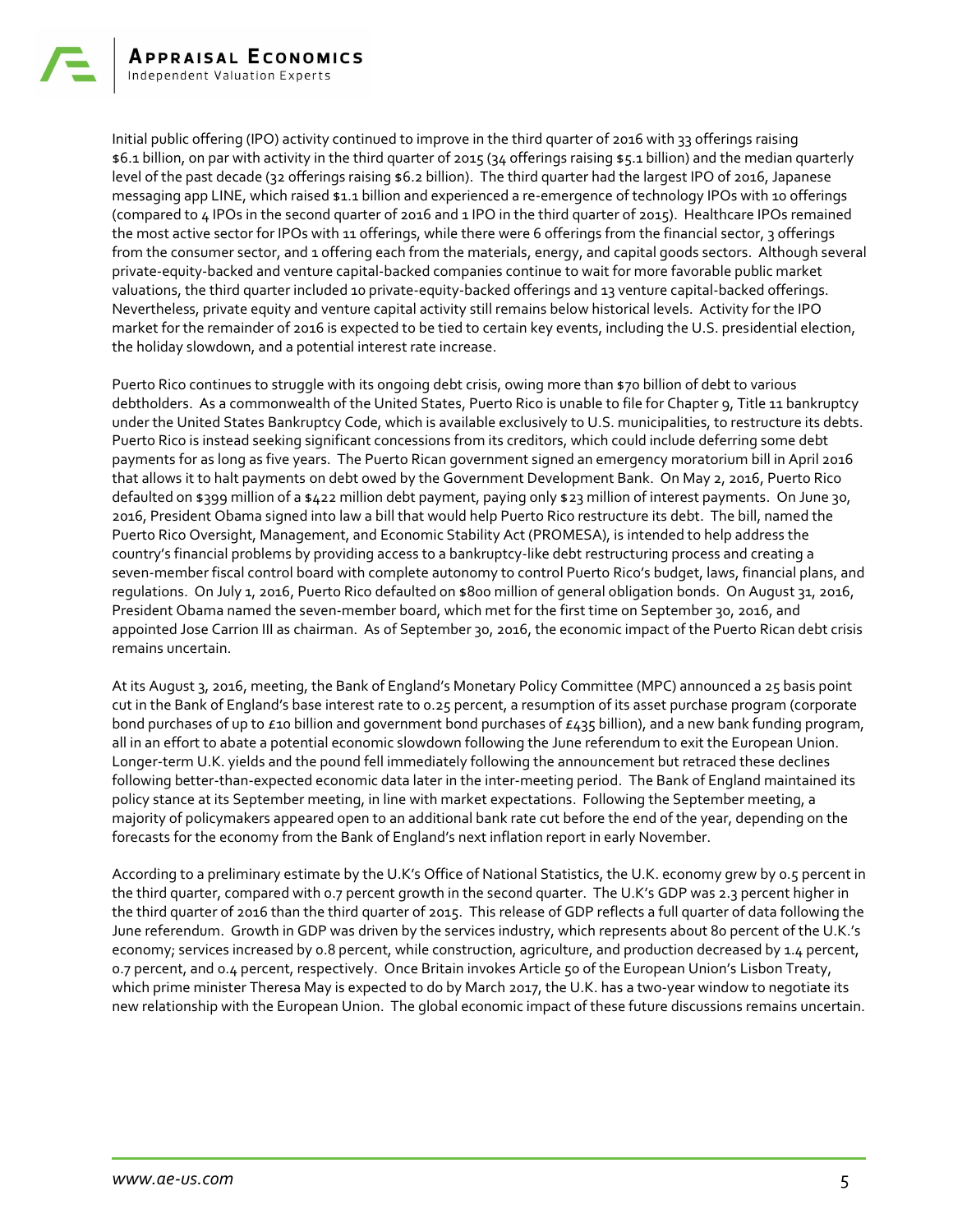## **Outlook**

Various statistical reporting agencies provide estimates of the U.S. economy's near-term and longer-term growth rates. In September, the Federal Reserve lowered its projected growth rates for the U.S. economy for 2016, while 2017 and 2018 remains unchanged. Factors contributing to the lowering of projected growth in 2016 include weaker than expectedGDP growth in the first half of this year. The estimates for U.S. GDP growth are presented in the following figure.



#### **U.S. GDP GROWTH ESTIMATES**

*Source*: Federal Reserve.

The U.S. Department of the Treasury's August 2016 Monthly Treasury Statement of Receipts and Outlays of the United States Government states that the federal budget deficit for fiscal year 2015 was \$439 billion, a decrease of 9.1 percent from \$483 billion in fiscal year 2014. For the first 11 months of fiscal year 2016, the federal budget deficit was \$621 billion.<sup>4</sup> The CBO's August 2016 report expects that the growth in real GDP from 2016 through 2020 will be driven largely by consumer spending and business and residential investment.<sup>5</sup> Real GDP is projected to grow 2.0 percent in calendar year 2016, 2.4 percent in calendar year 2017, and 2.1 percent in calendar year 2018.<sup>6</sup> The CBO estimates that the gap between actual GDP and the economy's potential (that is, maximum sustainable) GDP will be eliminated by the end of 2017.<sup>7</sup> Real GDP is expected to grow, on average, at an annual rate of 1.7 percent from 2019 through 2020 and 2.0 percent from 2021 through 2026. $^8$ 

Inflation, as measured by the Core Consumer Price Index, which excludes the effects of food and energy, is forecast to be 2.3 percent in 2016, 2.2 percent in 2017, and eventually increase to an average of 2.3 percent per year in the 2018–2026 period. 9

Disclaimer: this article has content that is general and informational in nature. This document is not intended to be accounting, tax, legal, or investment advice. Data from third parties is believed to be reliable, but no assurance is made as to the accuracy or completeness.